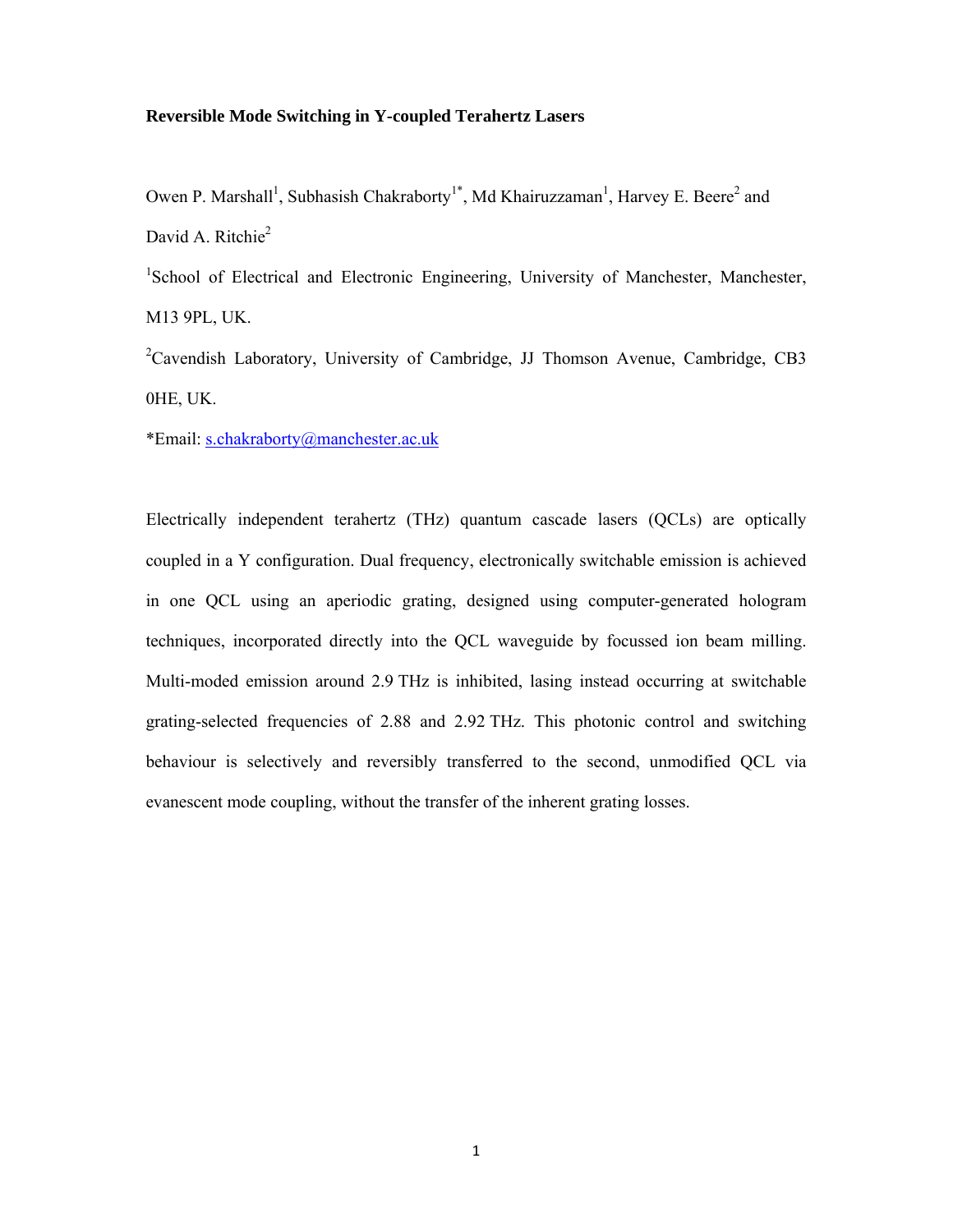Burgeoning interest in terahertz (THz) spectroscopy and imaging is driving demand for highly functional THz sources with lower costs than those in widespread use today. Terahertz quantum cascade lasers (QCLs) are a leading contender for the role, offering milliwatts of coherent THz power from compact, electrically driven, semiconductor devices [1,2]. In the relatively young field of THz QCLs, many advances have been inspired by concepts developed in more mature, shorter wavelength semiconductor laser systems. Some of the most successful amongst these advances have been distributed feedback and photonic crystal lasers [3-6]. On the other hand, a number of ideas remain underdeveloped in THz QCLs. Notably, research is lacking into monolithic guided wave interconnects within these active THz systems. One of the simplest examples of such integrated systems is the Y-coupled laser. In the near- and mid-infrared regimes Y-coupled lasers have been employed for improved output powers [7], phase locking [8], non-mechanical beam shaping and steering [9,10], and numerous demonstrations of electronic frequency tuning [11-14]. Furthermore, the Y architecture naturally forms an elementary building block for more complex on-chip interferometric devices [15,16]. The potential to transfer this list of functionalities to THz QCLs makes Y-coupled structures highly attractive. Unfortunately, effects which rely upon driving current dependent variation in the effective refractive index (*n<sub>eff</sub>*), such as many frequency tuning schemes, are problematic. Terahertz QCLs exhibit negligible electrical tuning of  $n_{\text{eff}}$ , and electronic tuning ranges are typically limited to a few GHz [17]. Nevertheless, the desire for electronically tunable single-mode THz QCLs motivated the recent development of an approach using a multi-band spectral filter embedded within a Fabry-Pérot (FP) cavity, with discrete tuning between filter resonances frequencies under the QCL gain bandwidth [18]. Without significant  $n_{\text{eff}}$  tuning, the challenge is to create a multiband spectral reflectivity  $\rho(f)$ , using a short structure compatible with practical THz QCL device sizes. By applying computer-generated hologram (CGH) design techniques based on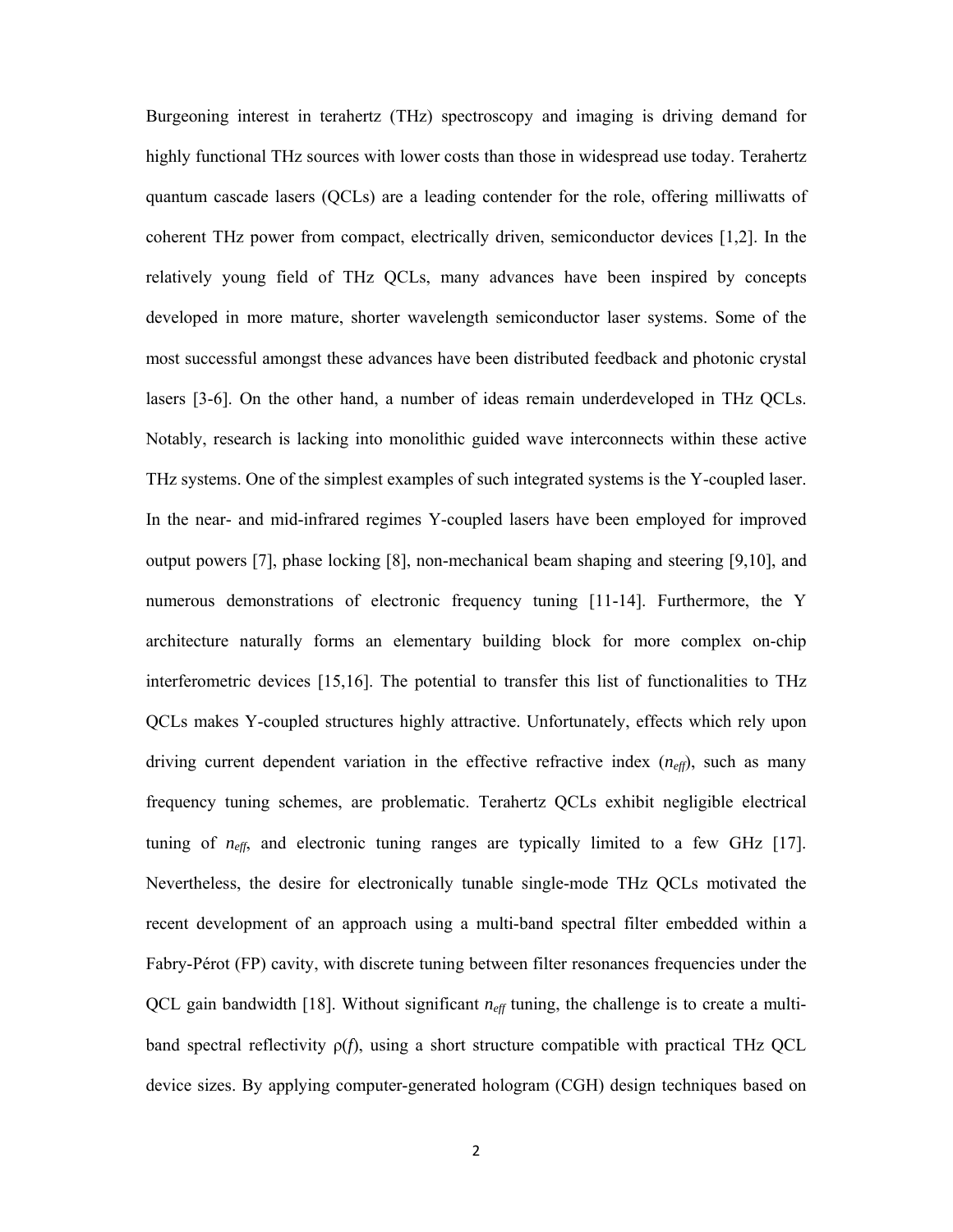Fourier transform principles to *longitudinal* structures, it is possible to create non-random yet aperiodic distributed feedback gratings with user defined responses in the frequency domain [18-20], as opposed to the spatial domain for a conventional *transverse* CGH [21]. The frequency resolution offered by the longitudinal CGH approach is inversely proportional to the hologram pixel count. Hence, relatively short aperiodic gratings generated in this way can possess multi-band ρ(*f*), with resonance frequency separations smaller than achievable with conventional photonic structures of equal length [19]. The holographic design approach not only offers control over individual resonance frequencies, but also their strengths. When a suitably designed aperiodic grating, (with reflectivity peak strengths limited to values matching the cleaved facets), is introduced to a longer FP QCL cavity, multi-mode emission is suppressed and single-mode lasing may be achieved on a single ρ(*f*) resonance. The precise resonance within which lasing occurs depends on the complex interplay of the grating, facet reflections and the QCL spectral gain. Crucially, within this compound grating-FP system, subtle changes to the spectral gain or complex  $n_{\text{eff}}$  can alter the phase relationship between the aperiodic grating and cleaved facets [22]. This results in a highly dynamic mode competition landscape where single-mode switching can occur between ρ(*f*) resonances. In combination with coarse electrical gain tuning, this switching results in discrete single-mode electrical tuning of THz QCL emission [18,20].

 In this letter the Y-coupling and longitudinal hologram concepts are combined in a THz QCL system. Firstly, two electrically independent, semi-insulating surface plasmon (SI-SP) THz QCL waveguides in a Y configuration are coupled via a shared evanescent substrate mode. An aperiodic grating is then introduced to just one of these QCLs to produce switchable single-mode emission. Finally, under appropriate electrical driving conditions this photonic control and frequency switching behaviour is selectively and reversibly transferred to the second, unmodified QCL. The transfer of spectral information takes place without the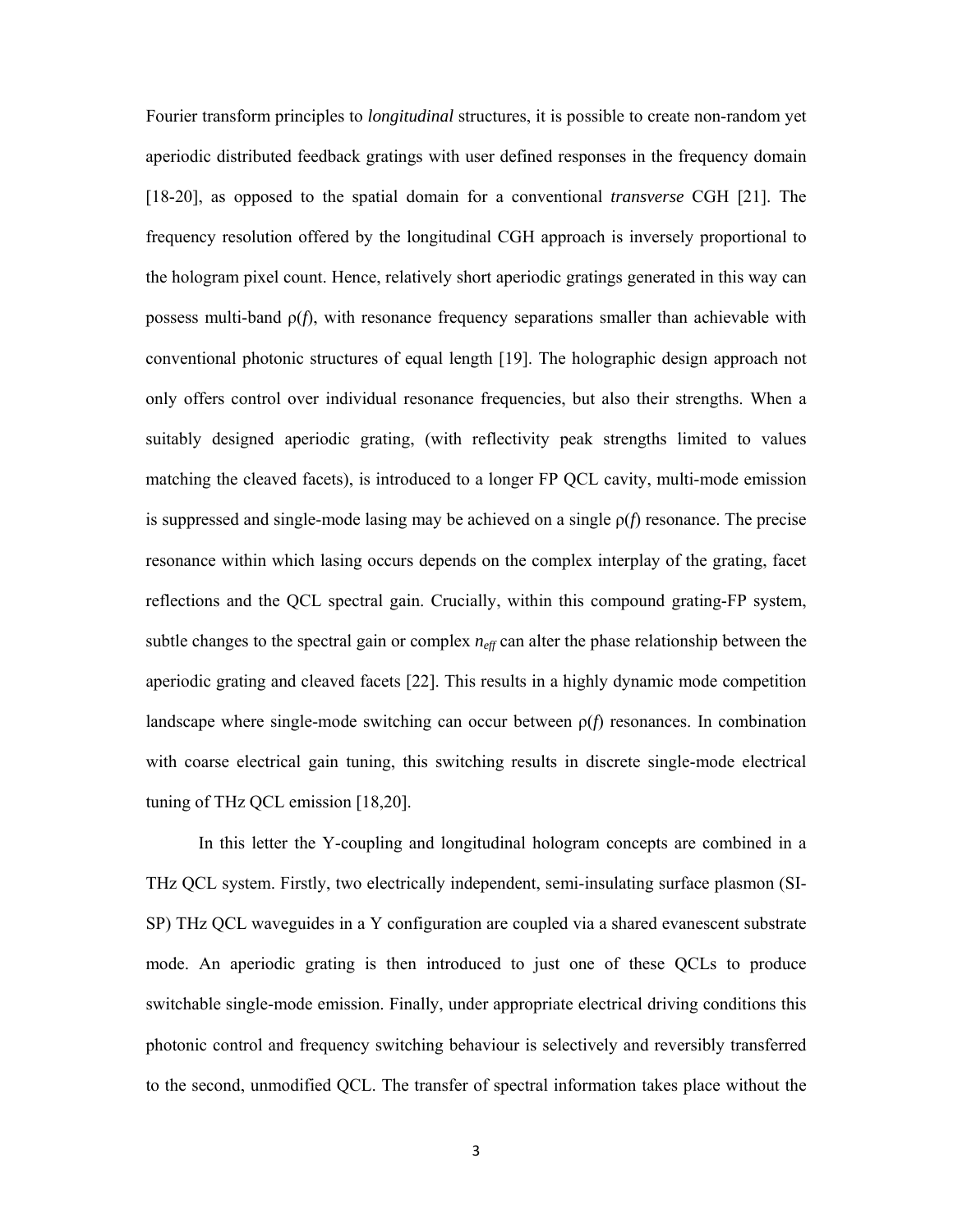additional optical losses which would occur with direct incorporation of an aperiodic grating into the second QCL.

An outline of the basic Y structure and system behaviour is presented in Fig. 1. The schematic shows two independently electrically powered QCLs (*A* and *B*), which are purely optically coupled over a short section of their total length (shaded region). A multi-band ρ(*f*) is present in the arm of QCL *A*. Table 1(b) describes the influence of  $\rho(f)$  on the two arms under various powering combinations; emission from arm *A* is always dictated by  $\rho(f)$ , whereas its control over arm *B* can be turned on and off. This system relies on the evanescent mode coupling which exists between SI-SP waveguides in close proximity on a shared substrate. Figure 2(a) shows a cross-sectional fundamental electromagnetic mode intensity profile for a single unperturbed SI-SP waveguide, calculated using the FIMMWAVE software package. The electromagnetic field has a large lobe extending well into the substrate. Figure 2(b) shows the mode intensity profile for a pair of neighbouring SI-SP waveguides with a ridge separation of 10 µm, revealing an overlap between the two substrate lobes. This is the target mode profile in the coupling region of Fig. 1(a).

Devices were fabricated from a molecular beam epitaxially-grown  $GaAs/Al<sub>0.15</sub>Ga<sub>0.85</sub>As active region (AR) based on reference 23. Previous straight ridge QCLS$ employing this AR and using standard FP cavities displayed multimode lasing around 2.9 THz, with a trend towards higher frequency modes at higher driving currents/biases due to variation in the 90 AR period lengths; shorter periods possessing higher laser transition energies and alignment biases  $[24]$ . Figure  $2(c)$  shows the principal device dimensions. Each QCL is a 6.23 mm-long (the linear distance between, and perpendicular to, the parallel cleaved facets), 160 µm-wide SI-SP ridge waveguide. Contrary to many other Y-coupled semiconductor lasers in which waveguides were fully merged [7-14], the SI-SP QCLs share a substrate but their ARs remain physically distinct. They are separated by  $10 \mu m$  over a length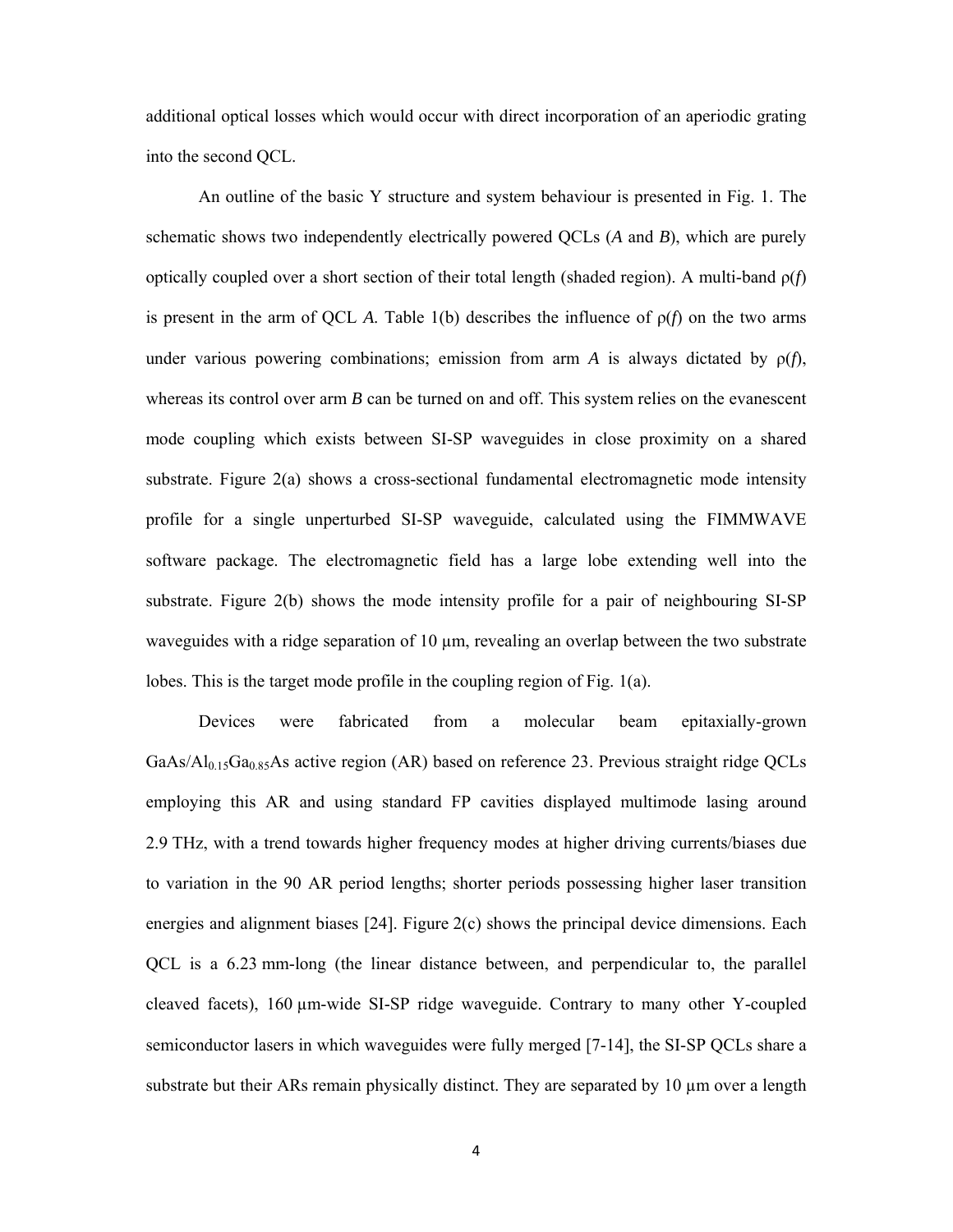of  $\sim$ 0.5 mm, and then diverge via S-bends to a separation of 1 mm for the remaining  $\sim$ 3.3 mm device length. A bend radius of 3 mm was chosen to be as large as possible in order to minimise additional waveguide losses, while leaving sufficient length in the two straight waveguide regions for coupling and grating incorporation respectively. After heatsink packaging, QCLs were individually electrically contacted in an asymmetric two-terminal arrangement (found to have minimal impact on the performance of single straight ridges). Electrical independence of the QCLs was ensured by the selective removal of the highly-doped GaAs layer between the ridges by focussed ion beam (FIB) milling. The resulting 2  $\mu$ m-wide by 2  $\mu$ m-deep trench is visible in Fig. 2(c) running along the device line of symmetry. In a final post-processing step, (after fabrication and initial characterisation), an aperiodic grating was introduced to arm *A* as a series of narrow slots, FIB milled directly into the waveguide surface. Each slot was  $\sim 0.5$  μm long and 100 μm wide (i.e. less than the ridge width) such that electrical contact was maintained with the entire length of QCL *A*, and only penetrated the upper metallic layers of the SI-SP waveguide, including the highly doped GaAs contact layer (top down:  $20/180$  nm Ti/Au, 100 nm PdGe, 80 nm n<sup>+</sup>-GaAs doped at  $5x10^{18}$  cm<sup>-3</sup>). Simulated cross-sectional mode intensity profiles, along with geometric considerations of the slot dimensions, lead to an estimated *neff* perturbation for each slot of *|*∆*neff|* = 0.1. A symbolic representation of the grating, defined in terms of the minimum slot separation  $\Lambda$ , is given in Fig. 2(d). The total grating length is given by  $L_{\text{tot}} = N\Lambda$ , where the number of grating pixels is 2*N*. In this work the grating has  $N = 100$  and  $\Lambda = 14.14 \mu m$ , giving  $L_{\text{tot}} = 1.414$  mm. There are 95 slots and ten  $\Lambda/2$  phase shifts which act collectively to produce the target ρ(*f*) shown in Fig. 2(e), derived from the real-space dielectric constant distribution via their Fourier transform relationship [18-20]. It contains multiple resonances centred around a Nyquist frequency  $f_N = c/2n_{\text{eff}}\Lambda = 2.88$  THz, with a peak separation of  $\sim$ 58 GHz is given by  $2f_N/N$ . The target reflectivity values of the central three resonances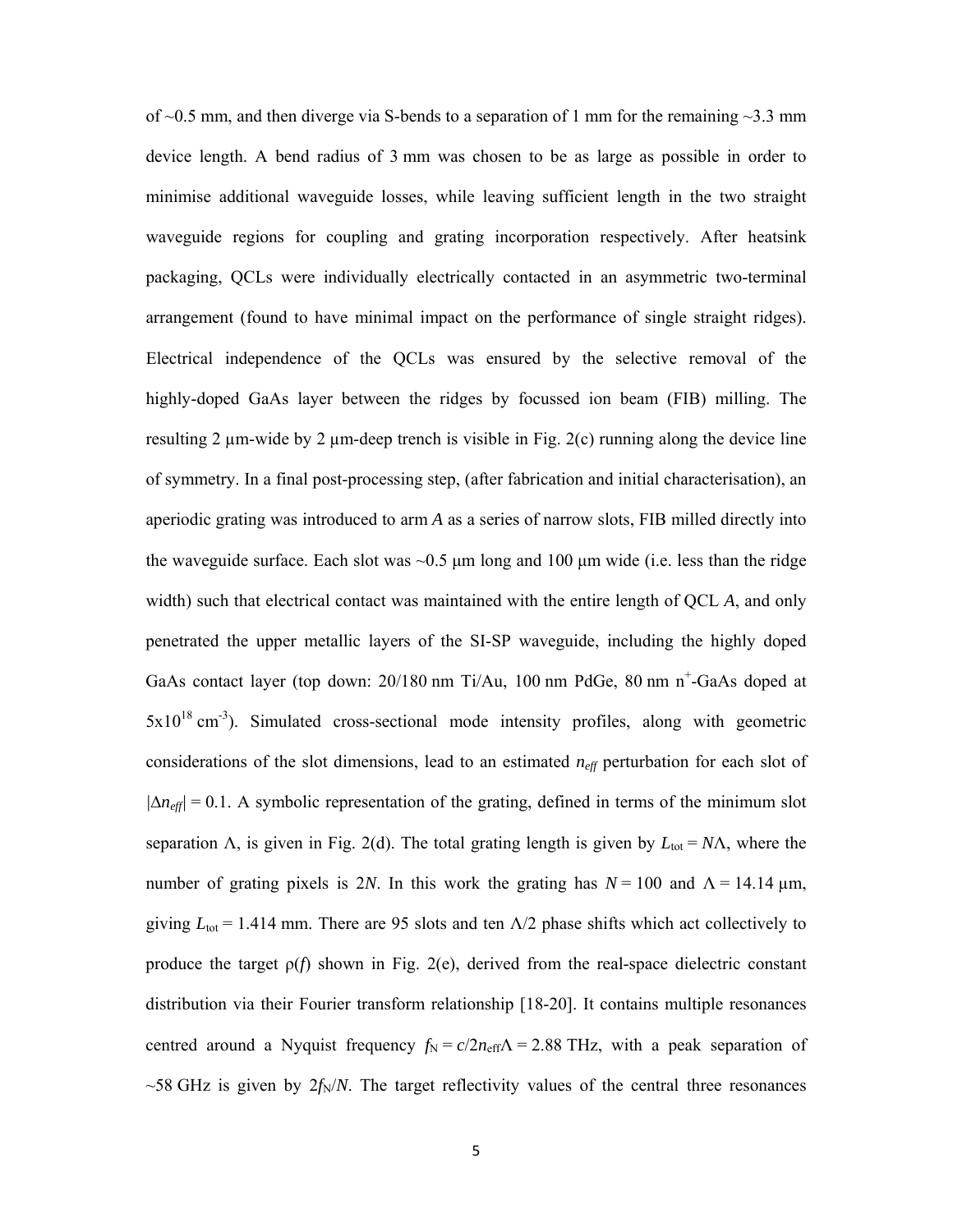around  $f_N$  are  $\sim$ 30% (comparable to the cleaved FP facets), whereas outlying peaks are increased to  $\sim$ 40-50% in an attempt to extend the switchable emission range by compensating the reduced gain magnitude away from the gain centre frequency.

All testing was performed in pulsed operation at 4.5 K using synchronized pulse generators (1% duty cycle, 1 µs pulse length) and a Janis ST-100 continuous flow helium cryostat. Terahertz output powers were recorded without collection optics using a large area thermopile detector (calibrated to a Thomas Keating absolute THz power meter) placed inside the cryostat, directly in front of the 1 mm-separated QCL facets. Total system output powers (over  $\sim 2\pi$  solid angle) were measured in this arrangement, with no discrimination between individual facets. High resolution  $(0.075 \text{ cm}^{-1})$  emission spectra were recorded using a nitrogen-purged Bruker Vertex 80 Fourier transform infrared (FTIR) spectrometer and a helium-cooled bolometric detector.

 Evidence of optical coupling between QCL arms was initially observed in the THz output power of the Y system. Voltage-current (V-I) and light-current (L-I) plots for QCLs *A* and *B* are presented in Figs. 3(a) and 3(b). When operated independently the performance characteristics are similar, with lasing threshold currents of 1.12 A and 1.11 A  $(\sim$ 112 A cm<sup>-2</sup> and 111 A cm<sup>-2</sup>), and peak pulsed output powers,  $P_{max}$  of 4.6 mW and 4.9 mW (at  $\sim$ 159 A cm<sup>-2</sup> and 179 A cm<sup>-2</sup>) respectively. Figure 3 also contains V-I and L-I data for each QCL when the other was held at two different fixed driving currents: just below, and well above lasing threshold. In the latter case we also subtract the initial lasing power offset due to the fixed-current QCL for ease of comparison (dotted lines). In all Y system L-I plots, the total output power is markedly higher than the linear sum of the maximum individual arm powers. For example, the maximum system power displayed in Fig. 3(b) is 9.7 mW, 15% higher than the combined individual  $P_{\text{max}}$  recorded from arm *B* (4.9 mW) and the initial power offset from arm *A* (3.4 mW). Increased THz power is attributed to SI-SP waveguide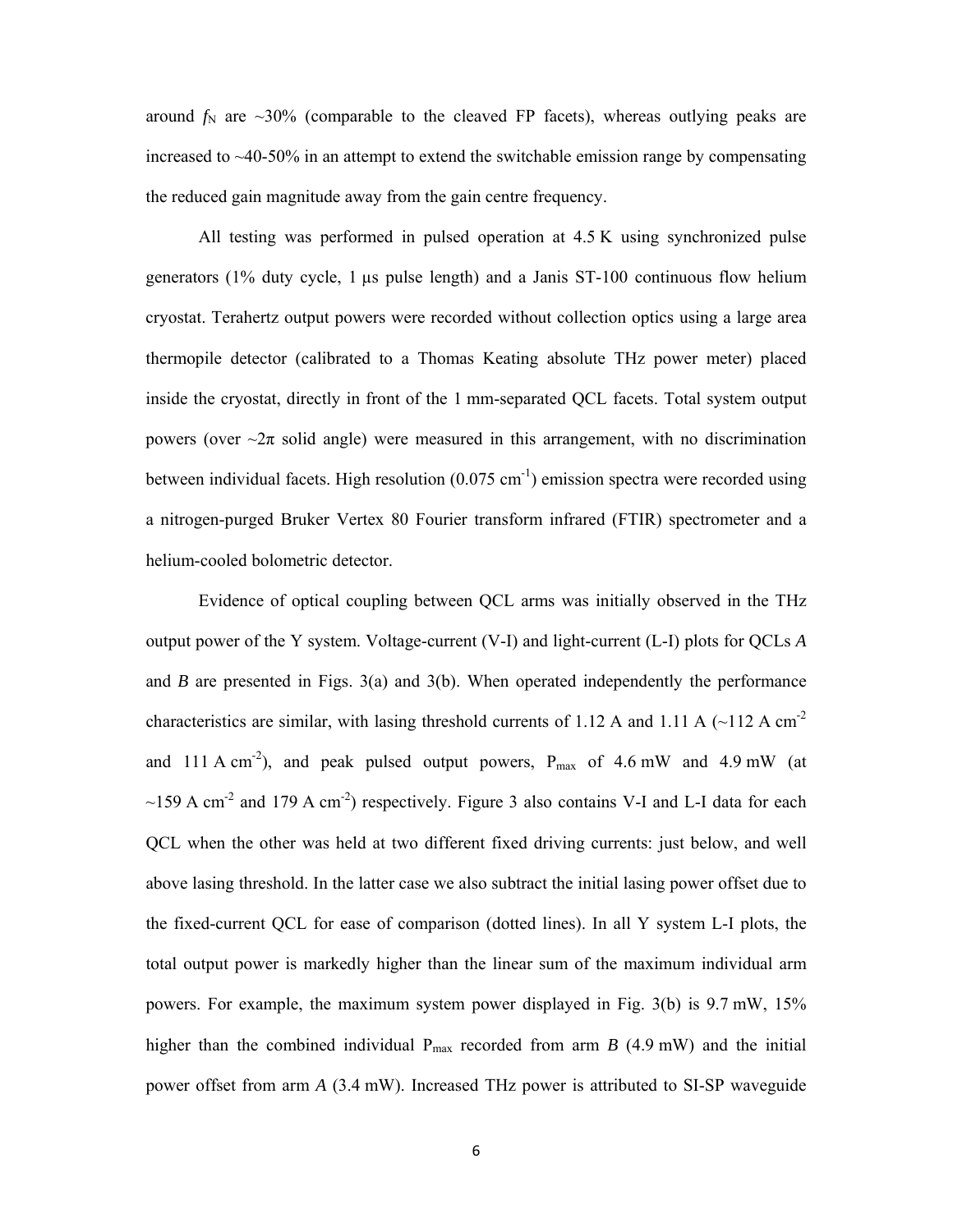coupling, enabling the AR gain of each arm to support and amplify the modal power of the other. Despite increased THz powers, the V-I characteristics remain unchanged, confirming good electrical isolation between QCLs. Note that similar power coupling effects were also witnessed before the aperiodic grating was introduced to arm *A* (not shown), and hence are an inherent property of the Y-coupled structure [25].

Prior to the introduction of the aperiodic grating, both Y arms displayed multi-moded emission and blue-shifting gain envelopes with increasing driving current. For example, Fig. 4(a) shows emission spectra from the unmodified arm *A* alone, across the entire operational driving current range of QCL *A*. Multi-moded behaviour was recorded at almost all driving currents, with frequencies primarily dictated by the round-trip phase solutions of the cleaved FP cavity. Note that the expected FP mode spacing of  $\sim 6.3$  GHz for a 6.2 mm long QCL operating around 2.9 THz is modified by the presence of the waveguide S-bend which possesses its own dispersion characteristics. Many of the FP modes are suppressed and the remaining modes have unequal spacings of between ~6.3 and 19 GHz. A drastic redistribution of THz spectral power occurs after introduction of the grating to arm *A*. Figure 4(b) shows the observed switchable single-mode emission at frequencies of 2.88 and 2.92 THz. A side-mode suppression ratio of  $~10$  dB is observed upon switching to the higher frequency, though this could be improved by driving the laser at higher duty cycles. With the 1% duty cycle (chosen to minimise the device cooling requirements), the non-zero rise time of the driving current pulse always gives a small spurious contribution from lower driving currents, hence the persistent signal at 2.88 THz and the high-current 'tail' on the L-I plots in Fig 3. The two post-grating lasing modes are attributed to neighbouring reflectivity bands in Fig. 2(e). Although a one-to-one relationship between lasing modes and reflectivity bands is expected, modes will not necessarily occur at the same position within each band [18]. This can explain mode separations smaller than the 58 GHz band spacing. When a greater number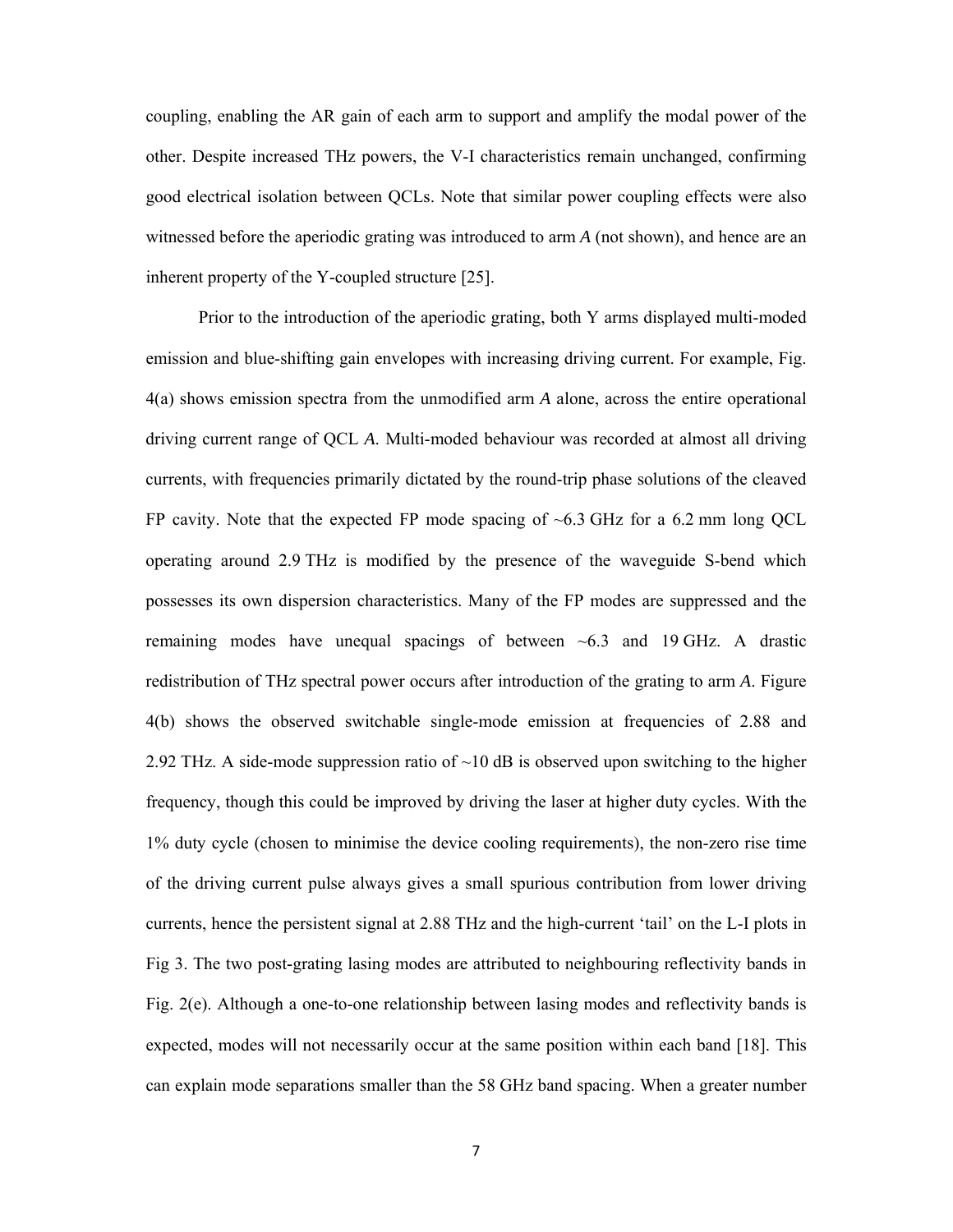of closely spaced bands are used, the average mode and band separations will tend to converge [18]. In contrast, when QCL *B* was operated singly the emission from the unmodified arm *B* remained multi-moded, even after the modification of arm *A*. Emission spectra collected from arm *B* with driving currents ranging from lasing threshold to  $\sim P_{\text{max}}$ , are presented in Fig. 5(a). The output of arm *B* changes dramatically when both QCLs are operated simultaneously. Figure 5(b) shows the measured emission under almost identical conditions to Fig. 5(a), but with the addition of a constant driving current in QCL *A*  $(I_A = 1.8 \text{ A})$ , close to its individual P<sub>max</sub>. At low QCL *B* driving current  $(I_B = 1.1 \text{ A})$ , only the small stray signal at 2.88 THz from arm  $A$  is detected. As  $I_B$  is increased, prior multi-mode emission is suppressed, optical power instead appearing at the three grating-defined frequencies of 2.84, 2.88 and 2.92 THz. The strongest mode occurs at 2.88 THz, with a maximum modal power  $\sim$ 2.5 times that higher than the initial stray signal from arm *A*. Repeating this measurement with the collection optics focussed on the facet of arm *A*, a power rise of only 14% is recorded at 2.88 THz, confirming that the large increase originates from QCL *B*. We propose that evanescent mode coupling in the Y structure has enabled the high modal power in the grating-modified arm *A* to seed the unmodified arm *B*, thereby transferring user-defined spectral control. Furthermore, this control is reversible; multi-mode emission is re-established in the unmodified arm when the grating-modified QCL is turned off.

Transfer of spectral information between Y-coupled QCLs is not limited to a single resonance, but extends to the second grating defined spectral mode. Figure 6 shows emission spectra of QCLs *A* and *B*, operated singly and in combination with  $I_A = I_B = 2.1$  A. Individually, arm *A* predominantly lases upon the grating mode at 2.92 THz, arm *B* upon three modes at  $\sim$ 2.89, 2.91 and 2.93 THz. In combination, the unmodified QCL output is once again remotely controlled. The emission from arm *B* is largely constrained to 2.92 THz,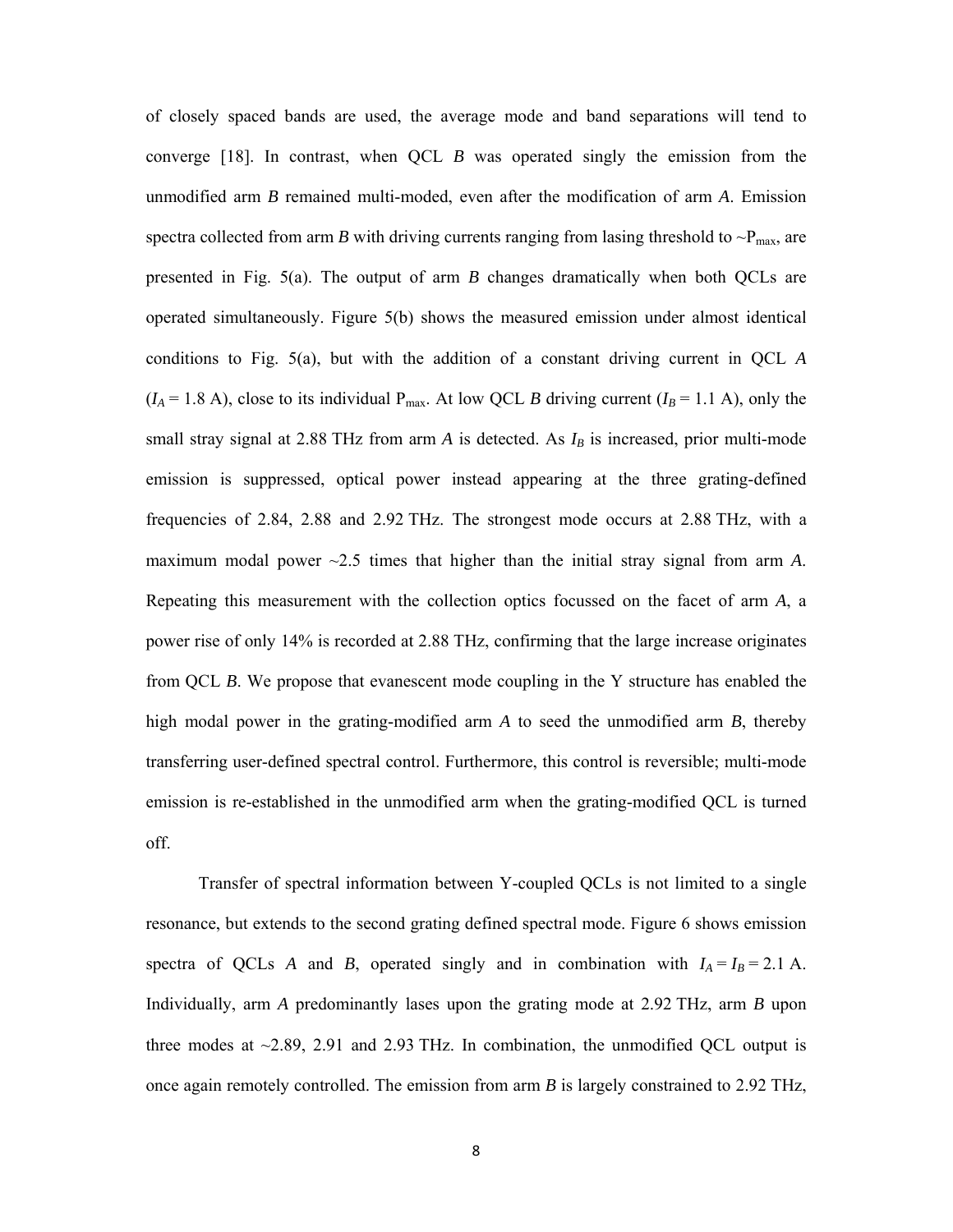evidenced by the increased power of this lasing mode and suppression of others. Hence by choosing appropriate driving currents in QCLs *A* and *B* it is possible to selectively establish frequency control and switching functionality in the latter, despite the absence of any directly imposed photonic structure within its waveguide.

In conclusion, optical coupling is achieved between two THz QCLs in a Y configuration on the same substrate. Frequency control and mode switching is accomplished in one QCL by introducing a holographically designed aperiodic grating. This behaviour is then transferred to the other electrically isolated QCL via purely optical coupling. The demonstration of coupling and switchable control in Y-coupled THz QCLs illustrates their potential as the basis for future systems, in which on-chip manipulation of spectral information is possible. This spectral control mechanism might be extended by coupling multiple control arms, each governed by a distinct aperiodic grating, to a single output laser. In this way, finely switchable emission over the entire QCL gain bandwidth could be achieved from a single source, removing any need for optical alignment to multiple lasers. Such a source would be beneficial in a number of spectroscopic applications, or in multiwavelength THz imaging.

This work was supported by EPSRC First Grant EP/G064504/1 and partly supported by HMGCC.

9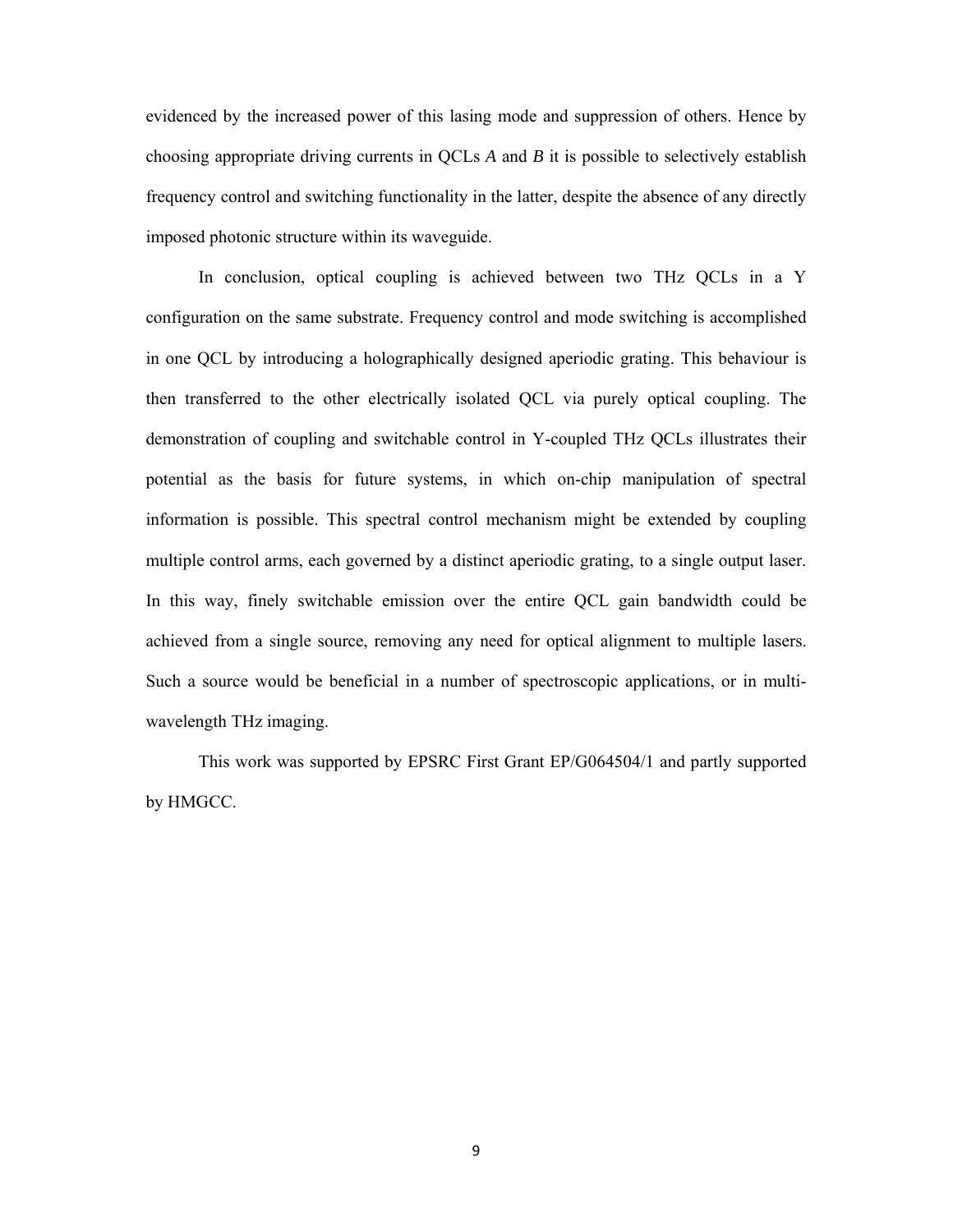- [1] R. Köhler, A. Tredicucci, F. Beltram, H. E. Beere, E. H. Linfield, A. G. Davies, D. A. Ritchie, R. C. Iotti, and F. Rossi, *Nature* **417**, 156-159 (2002).
- [2] B. S. Williams, *Nat. Photon.* **1**, 517–525 (2007).
- [3] L. Mahler, A. Tredicucci, R. Köhler, F. Beltram, H. E. Beere, E. H. Linfield, and D. A. Ritchie, *Appl. Phys. Lett.* **87**, 181101 (2005).
- [4] B. S. Williams, S. Kumar, Q. Hu, and J. L. Reno, *Opt. Lett.* **30**, 2909-2911 (2005).
- [5] O. P. Marshall, V. Apostolopoulos, J. R. Freeman, R. Rungsawang, H. E. Beere, and D. A. Ritchie, *Appl. Phys. Lett.* **93**, 171112 (2008).
- [6] Y. Chassagneux, R. Colombelli, W. Maineult, S. Barbieri, H. E. Beere, D. A. Ritchie, S. P. Khanna, E. H. Linfield, and A. G. Davies, *Nature* **457**, 174-178 (2009).
- [7] D. F. Welch, W. Streifer, P. S. Cross, and D. R. Scifres, *IEEE J. Quantum Electron.* **23**, 752-756 (1987).
- [8] L. K. Hoffmann, C. A. Hurni, S. Schartner, E. Mujagić, A. M. Andrews, P. Klang, W. Schrenk, M. P. Semtsiv, W. T. Masselink, and G. Strasser, *Appl. Phys. Lett.* **92**, 061110 (2008).
- [9] D. R. Scifres, W. Streifer, and R. D. Burnham, *Appl. Phys. Lett.* **33**, 616-618 (1978).
- [10] S. I. Ahn, E. Mujagić, M. Nobile, H. Detz, S. Kalchmair, A. M. Andrews, P. Klang, W. Schrenk, and G. Strasser, *Appl. Phys. Lett.* **96**, 141113 (2010).
- [11] M. Schilling, W. Idler, E. Kiihn, G. Laube, H. Schweizer, K. Wünstel, and O. Hildebrand, *IEEE J. Quantum Electron.* **21**, 1616-1624 (1991).
- [12] M. Kuznetsov, P. Verlangieri, A. G. Dentai, C. H. Joyner, and C. A. Burrus, *IEEE Photon. Tech. Lett.* **4**, 1093–1095 (1992).
- [13] O. Hildebrand, M. Schilling, D. Baums, W. Idler, K. Dütting, G. Laube, and K. Wünstel, *J. Light. Tech*. **11**, 2066-2075 (1993).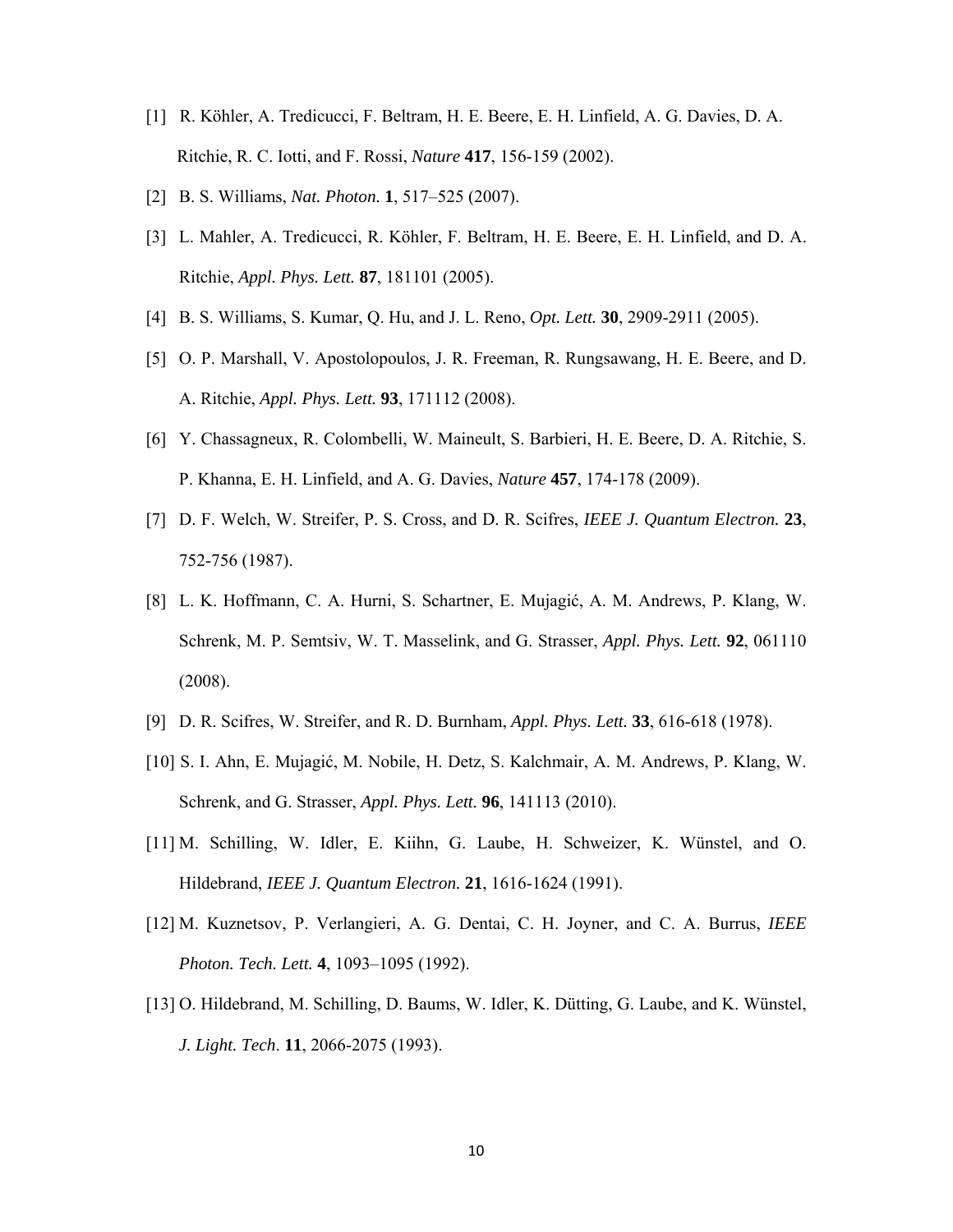- [14] M. L. Osowski, R. M. Lammert, and J. J. Coleman, *IEEE Photon. Tech. Lett.* **9**, 158-160 (1997).
- [15] Th. Schubert, N. Haase, H. Kuck, and R. Gottfried-Gottfried, *Sensor Actuat. A* **60**, 108- 112 (1997).
- [16] B. J. Luff, J. S. Wilkinson, J. Piehler, U. Hollenbach, J. Ingenhoff, and N. Fabricius, *J. Light. Tech.* **16**, 583-592 (1998).
- [17] M. S. Vitiello, and A. Tredicucci, *IEEE Trans. Terahertz. Sci. Tech.* **1**, 76-84 (2011).
- [18] S. Chakraborty, O. P. Marshall, M. Khairuzzaman, C.-W. Hsin, H. E. Beere, and D. A. Ritchie, *Appl. Phys. Lett.* **101**, 121103 (2012).
- [19] S. Chakraborty, M. C. Parker, and R. J. Mears, *Photonic. Nanostruct. Fund. Appl.* **3**, 139–147 (2005).
- [20] S. Chakraborty, O. P. Marshall, C.-W. Hsin, M. Khairuzzaman, H. E. Beere, and D. A. Ritchie, *Opt. Express* **20**, B306-B314 (2012).
- [21] A. Cable, *Nat. Photon.* **4**, 750–751 (2010).
- [22] S. Chakraborty, C.-W. Hsin, O. Marshall, and M. Khairuzzaman, "Switchable Aperiodic Distributed Feedback Lasers: Time Domain Modelling and Experiment," in CLEO: Science and Innovations, OSA Technical Digest (online), paper JW2A.101 (2012).
- [23] S. Barbieri, J. Alton, H. E. Beere, J. Fowler, E. H. Linfield, and D. A. Ritchie, *Appl. Phys. Lett.* **85**, 1674 (2004).
- [24] J. R. Freeman, C. Worrall, V. Apostolopoulos, J. Alton, H. Beere and D. A. Ritchie, *IEEE Photon. Tech. Lett.* **20**, 303-305 (2008).
- [25] O. P. Marshall, S. Chakraborty, M. Khairuzzaman, H. E. Beere, and D. A. Ritchie, *"Y-coupled terahertz quantum cascade lasers"*, arXiv:1206.0972v1 (2012).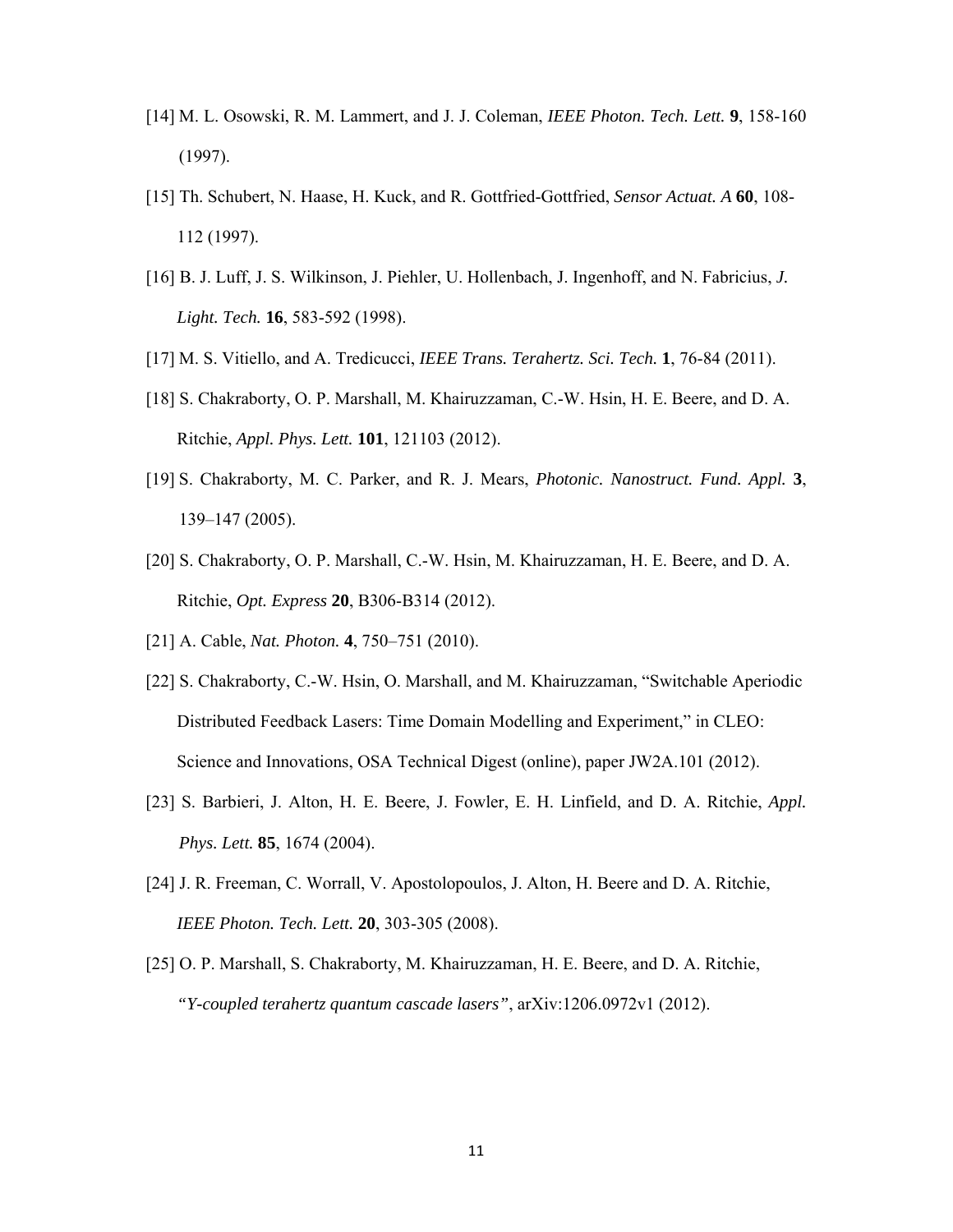FIG. 1. (a) Basic Y-coupled QCL schematic. A multi-band filter ρ(*f*) is introduced to just one of the two electrically independent, optically coupled QCLs using an aperiodic grating. Table (b) shows the controlling influence of ρ(*f*) over the QCL emission spectra under various electrical driving conditions.

FIG. 2. Simulated cross-sectional fundamental mode profiles of (a) a single ridge and (b) two closely spaced ridges. Blue through to yellow represent low to high mode intensities. (c) Photograph of Y-coupled THz QCLs, showing the electrical contacts, wire bonding, grating position, and critical device dimensions. (d) Symbolic representation of the aperiodic grating. Vertical lines represent milled slots with a minimum spacing  $\Lambda$ , dashes additional  $\Lambda/2$  phase shift lengths. (e) Calculated grating spectral power reflectivity  $\rho(f)$ . Multiple resonances occur within the estimated QCL gain bandwidth (shaded region).

FIG. 3. (a) V-I and L-I performance of QCL *A* (swept), with QCL *B* (fixed) under various driving conditions: unpowered (solid lines), just below lasing threshold (dashed), and well above threshold (dot dash). The dotted L-I corresponds to the latter condition after subtraction of the initial power offset from QCL *B*. (b) As above, with the lasers interchanged, i.e. *B* swept, *A* fixed. Arrows (i)-(vi) indicate the operating condition of the fixed-current QCL for the correspondingly labelled L-I of the swept laser.

FIG. 4. Emission spectra from arm *A* alone, across its entire operational current range, (a) before and (b) after FIB milling of the aperiodic grating. To aid comparison, spectral intensities are also projected vertically onto planar maps. Prior multi-mode emission is suppressed in favour of switchable single-mode emission. Insets: electrical powering and collection optics arrangements.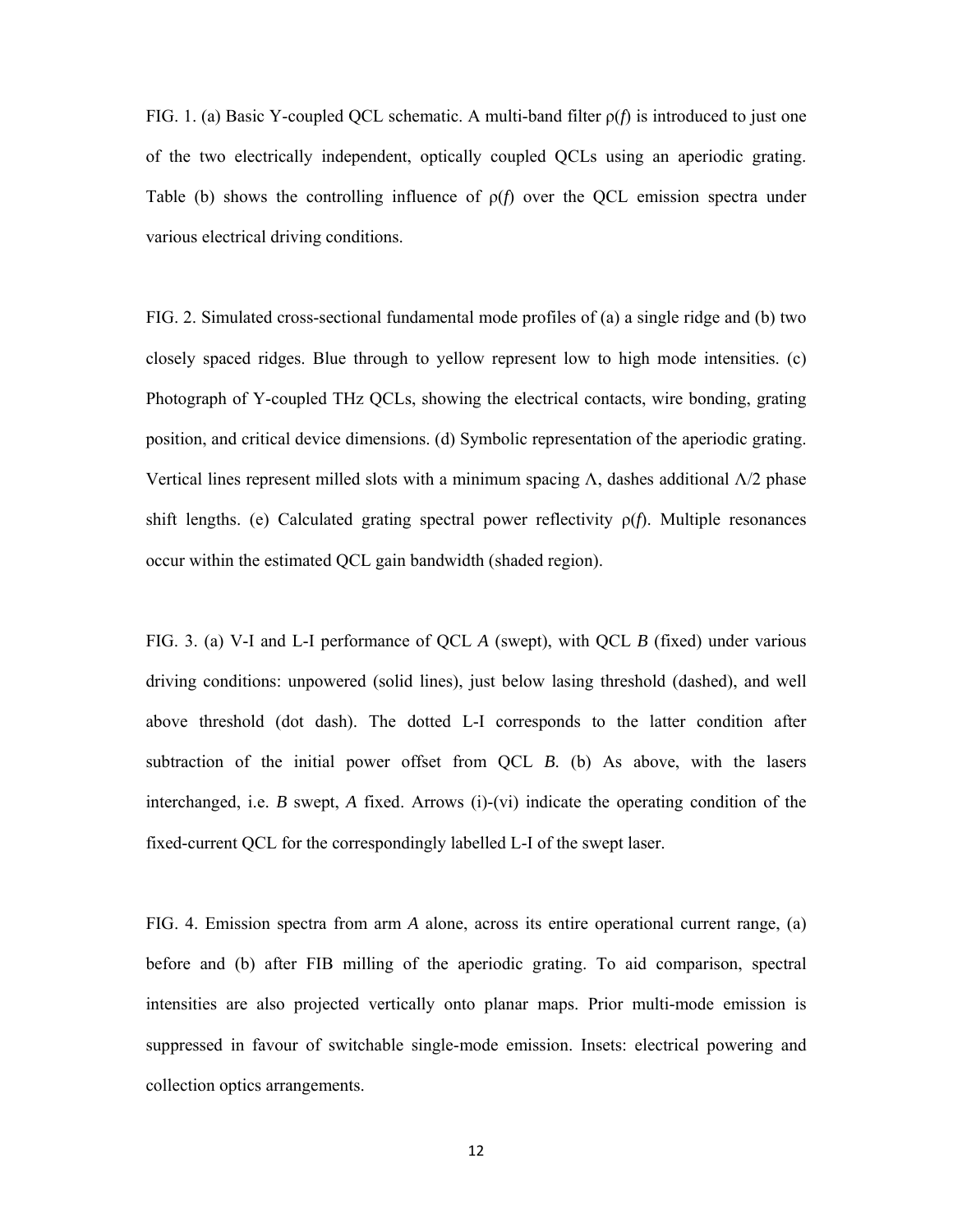FIG. 5. (a) Emission spectra from arm *B* alone, from lasing threshold driving current to beyond P<sub>max</sub>. (b) Measurements repeated with  $I_A = 1.8$  A. Insets: electrical powering and collection optics arrangements.

FIG. 6. Emission spectra collected from the facet of arm *B*, with QCLs *A* (dotted line) and *B* (dashed) operated individually at driving currents of 2.1 A, and with both lasers operated simultaneously (solid). Inset: electrical powering and collection optics arrangement.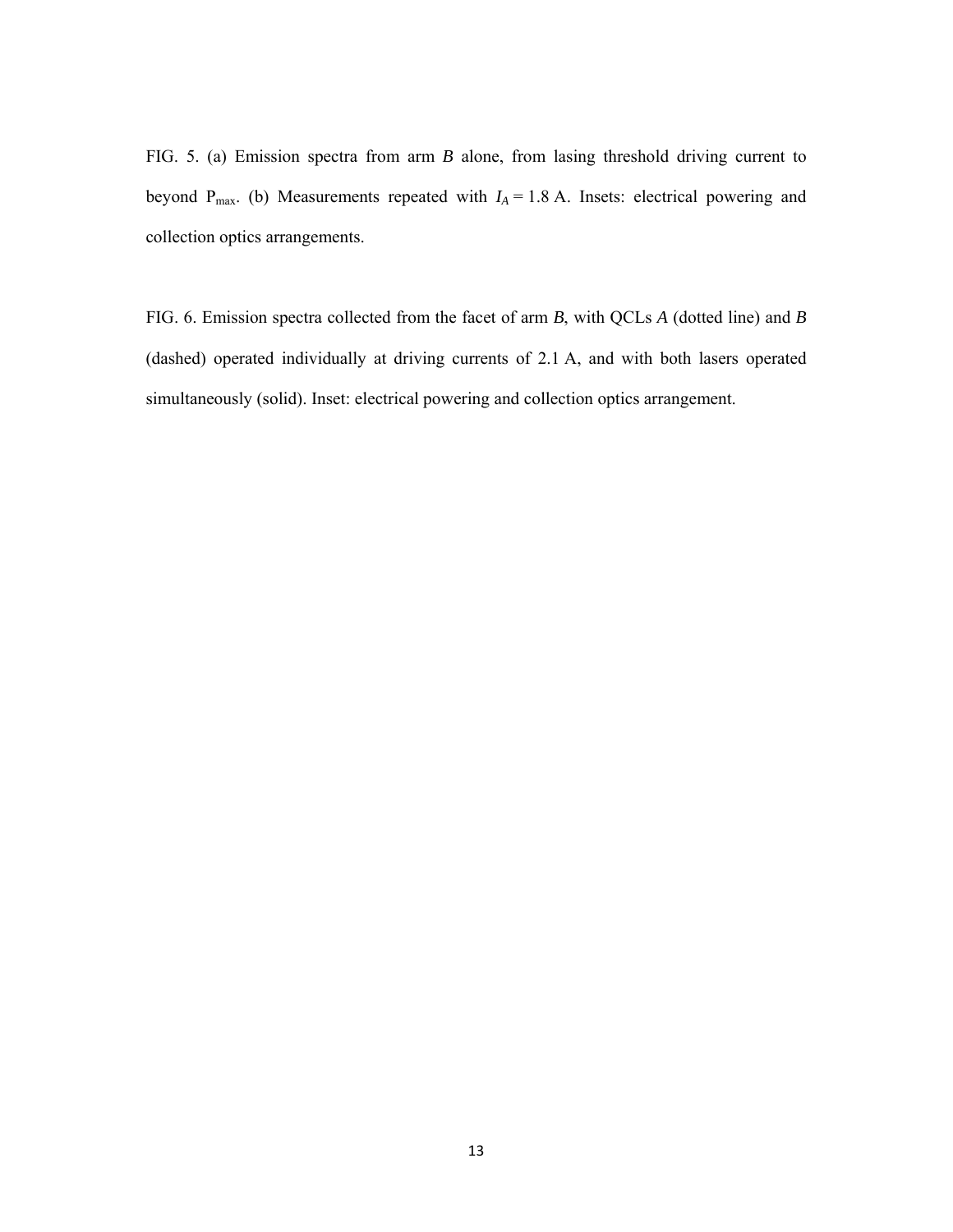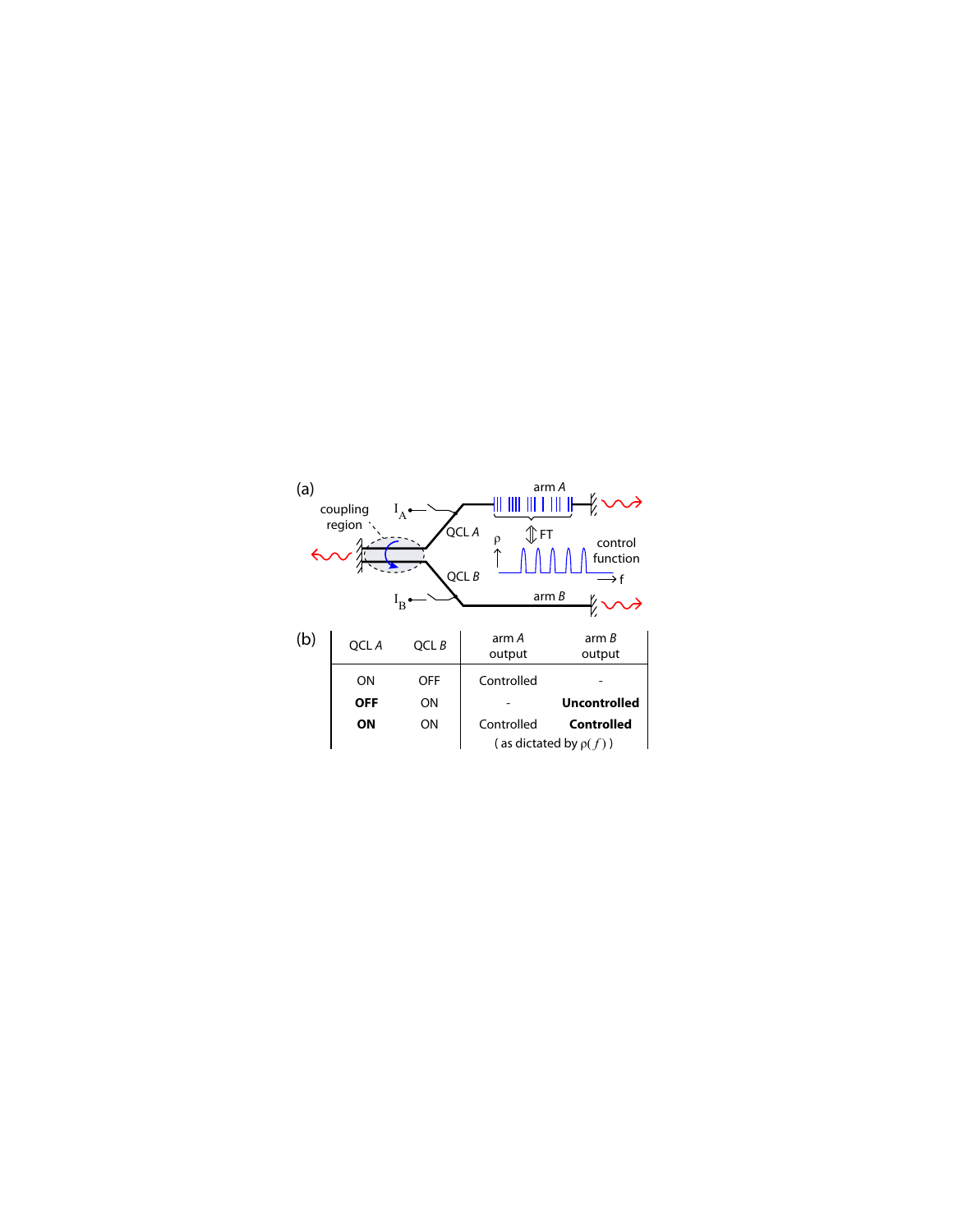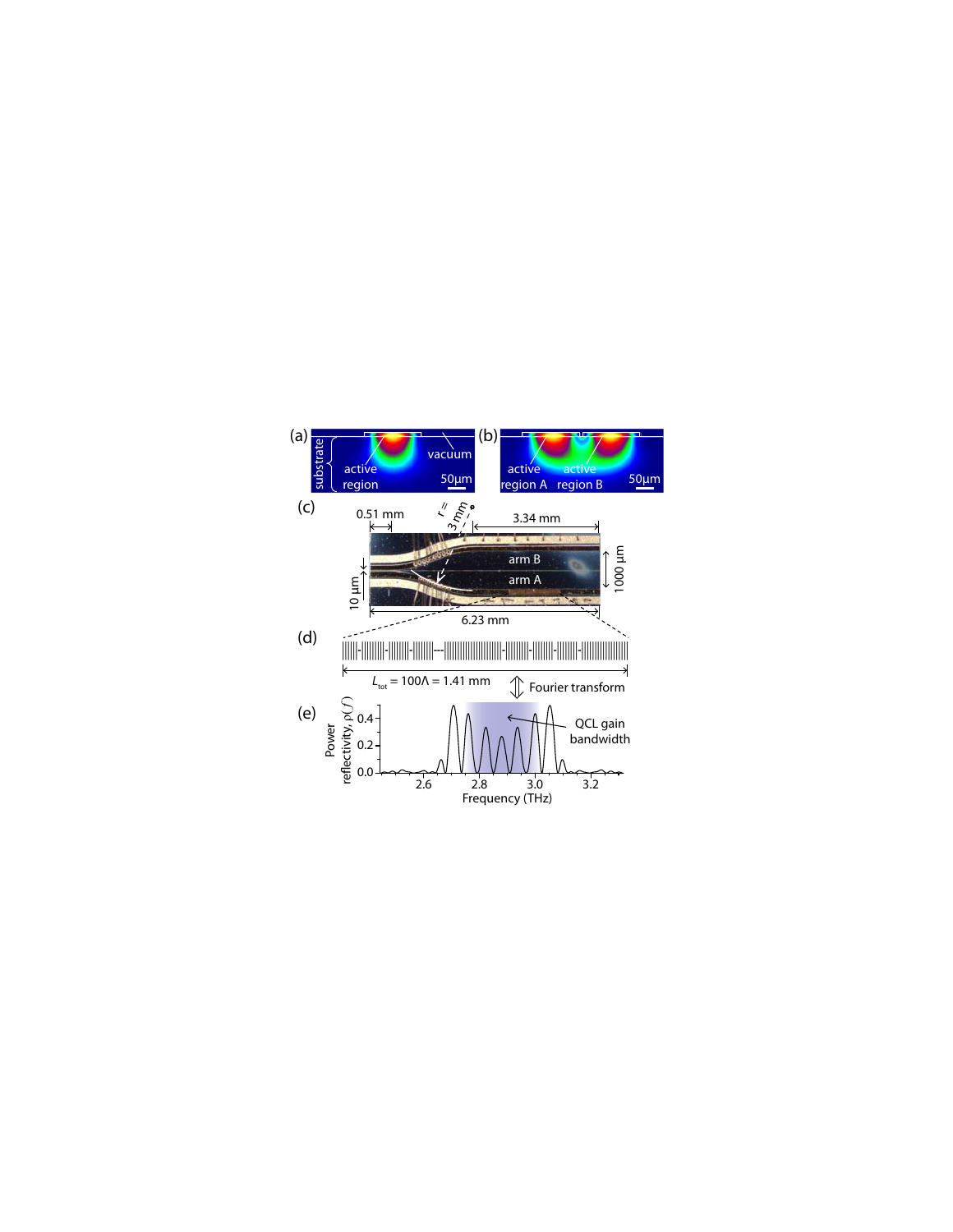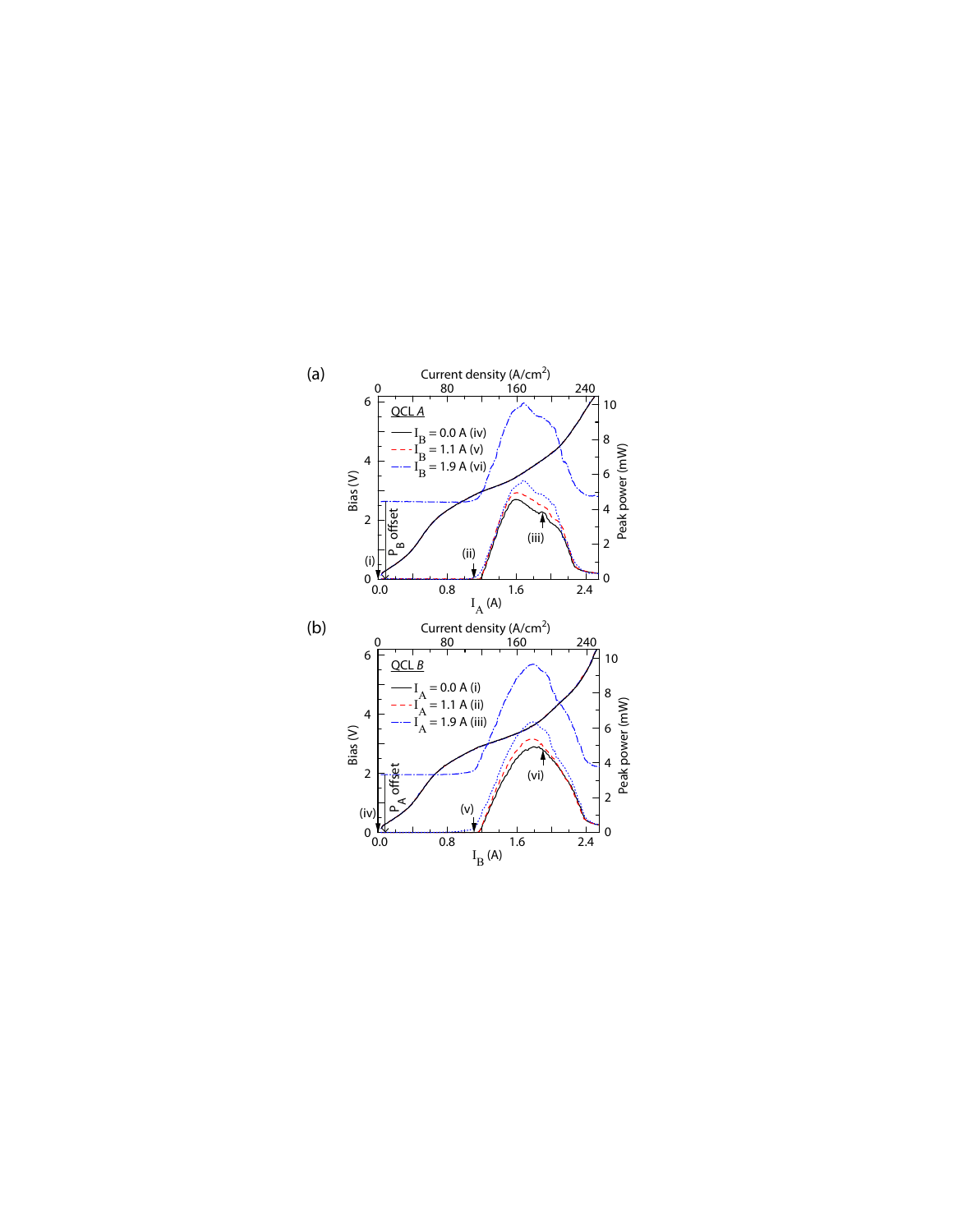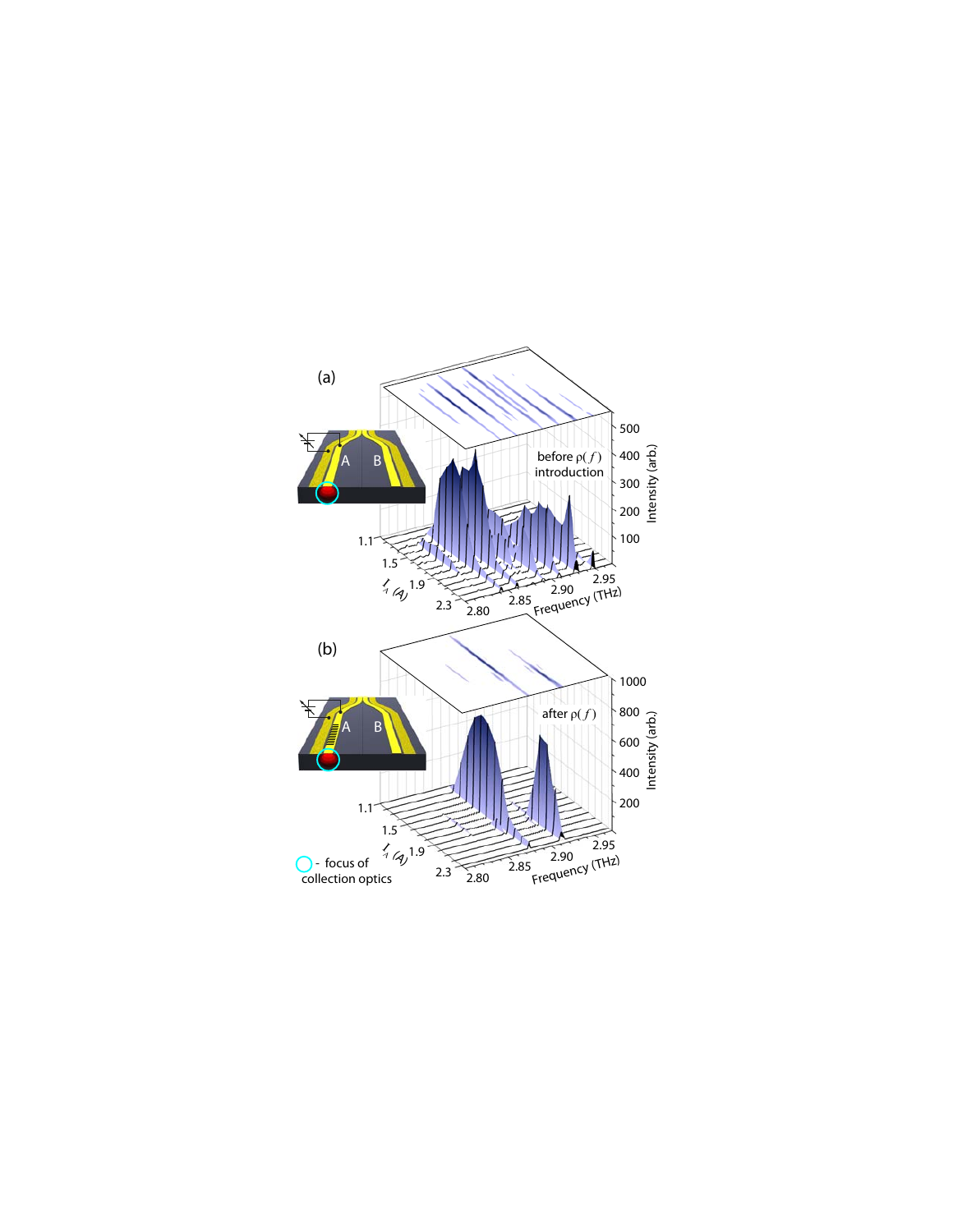